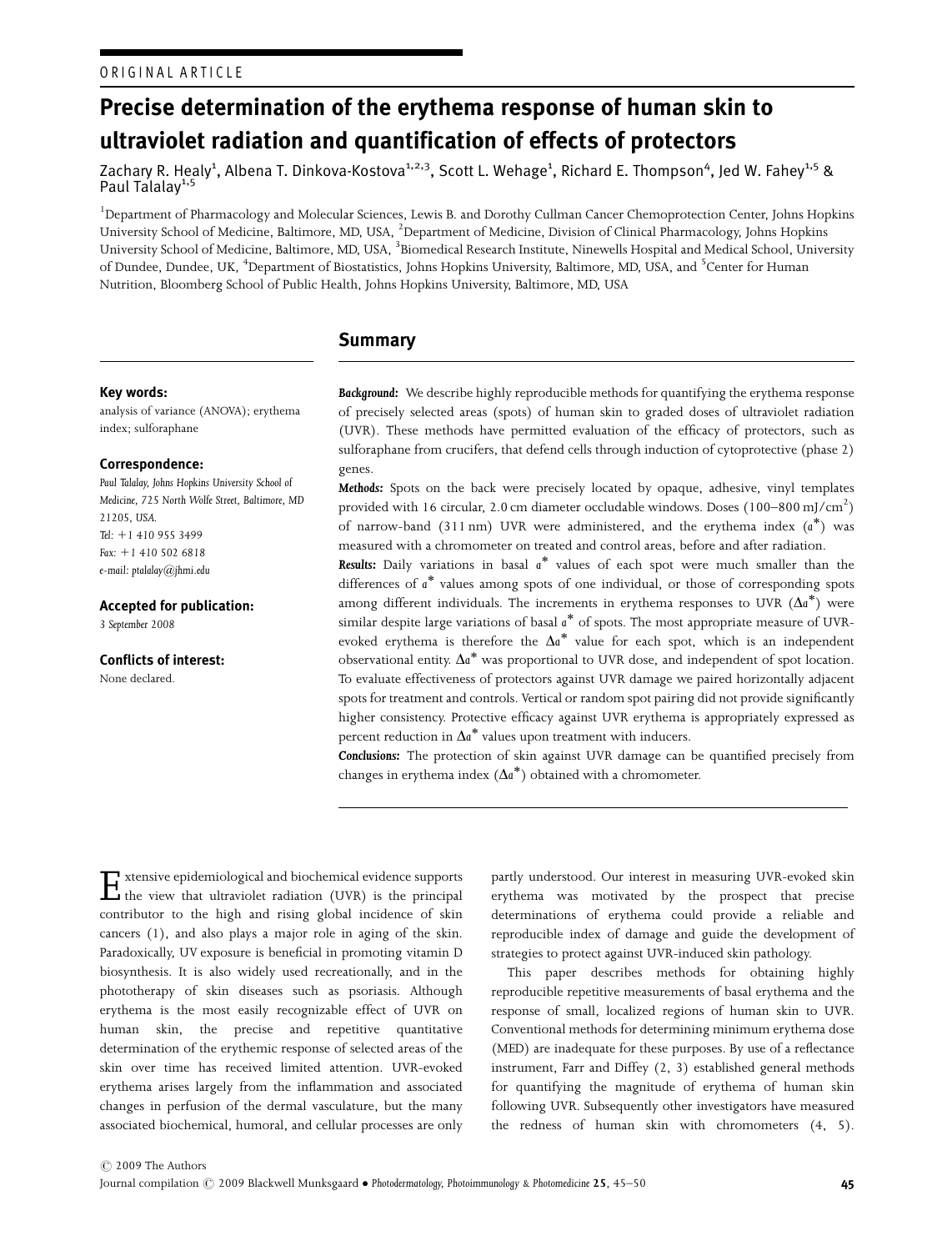Surprisingly, there is little information on the conditions required for obtaining precise and reproducible measurements over time, on the differences in responsiveness of skin among individuals, or on the variation in basal skin redness and responsiveness to UVR of precisely located skin areas in single individuals. Our goal was to determine the effects of the induction of cytoprotective genes by sulforaphane on UVRinduced skin erythema. This required optimization of methods for obtaining reproducible measurements of erythema and for the statistical analysis of such data. This report describes in detail the experimental conditions required for quantifying the erythemic effects of UVR and for evaluating the magnitude and significance of observed protective effects of intervention. The value of these methods has been recently demonstrated by our study on the protective effects of sulforaphane-rich broccoli sprout extracts against narrow-band UVR (6, 7). Such measurements may be of wider utility for assessing abnormal UVR sensitivity of skin and for evaluating protective methods.

# Materials and methods

## Clinical studies

Clinical studies were conducted in compliance with ethical and scientific principles and were approved by our Institutional Review Board.

## Volunteers

Healthy volunteers, recruited by approved advertising and word of mouth, provided written informed consent. All subjects were light-skinned Caucasians with Fitzpatrick skin phototypes 1, 2, or 3, of both sexes, and ranged in age from 28 to 53 years.

#### UVR

Narrow band (centered at 311 nm) UVR was delivered to volunteers in a Daavlin Full Body Phototherapy Cabinet (Daavlin, Bryan, OH, USA) equipped with an integrated UVB dosimeter.

## Results and discussion

## Design of a template for quantifying erythema

The standard device for measuring the MED of UVR is a vest-like nonadhesive cotton girdle with square apertures that can be occluded to control UVR dose exposure. Although qualitatively functional, this device yields diffuse exposure due to variable skin contact, is easily displaced even during slight movements by the subjects, and is difficult to align precisely for UVR and protective treatment at exactly the same positions at multiple time points. We therefore devised an opaque, adhesive, vinyl template (supporting information Fig. S1), with 2.0 cm diameter circular windows that could be occluded individually to adjust UVR doses. These windows were used to align the erythemameasuring chromometer, and to limit the spread of solutions of protective agents that were applied to their centers. The template was positionally aligned reproducibly by means of small registration holes in each corner that were located on the skin with a skin marker. The template remained fixed during slight movements by the subjects, and generated erythema spots with sharply defined margins. Two templates, each with eight 2.0 cm windows about 1.5 cm apart, were placed symmetrically on the mid-back of the chest on either side of the spine about 10 cm below vertebra C7.

#### Use of chromometry for quantifying skin color

A chromometer (Model CR400 Chroma Meter; Konica-Minolta, Ramsey, NJ, USA) was used to measure the intensity and spectral characteristics of skin reflectivity (8). This instrument is a handheld, reflectance colorimeter designed to correct for the spectral color sensitivity of the human eye. A xenon arc generates a broad spectrum of visible light, and three independent spectrallyselective photodetectors quantify the fraction of incident red, green, and blue light reflected from the skin. The instrument provides unitless ratios of the intensity of reflected light to that of incident intensity of the xenon arc. Reflected light readings are reported in the  $L^{\ast}a^{\ast}b^{\ast}$  system recommended by the Commission Internationale l'Eclairage (CIE). The a<sup>\*</sup> values represent red–green ratio (red shift,  $a^* > 0$ ). Because skin redness is primarily determined by the presence of hemoglobin and melanin, only a<sup>\*</sup> values were used to quantify erythema, in agreement with our pilot studies and recommendations of others  $(2, 3, 9, 10)$ . The  $a^*$  value is here referred to as the erythema index. Narrow-band UVR (centered at 311 nm) induces maximal skin erythema in 16–24 h after UVR, and the skin returns to its normal appearance after 3–5 days.

#### Reproducible determination of changes in skin color

The skin serves many important biological functions including thermoregulation, is under sensitive central and peripheral autonomic control, and is subject to rapid fluctuations in perfusion and consequently color. In order to obtain reproducible determinations of skin erythema, it was therefore necessary to minimize the effects of external factors on skin color during each measuring session. The following protocol was adopted. Subjects were asked to refrain from exercise for several hours before testing. All measurements were made in the same quiet, windowless room in the presence of no more than two observers, and with close control of temperature  $(23-25 \degree C)$ . Upon arriving at the clinic, each volunteer was asked to lie in the prone position on the examining table. The skin of the back was exposed and gently wiped with 70% isopropyl alcohol. The arms were abducted and flexed at the elbow with the hands supporting the head, allowing the subject to maintain comfortable balance on the examining table while also providing a relatively flat posterior chest surface for measurement. (A closely similar position of arms was assumed later during UVR treatment in the body cabinet where the subjects were standing.) Each subject was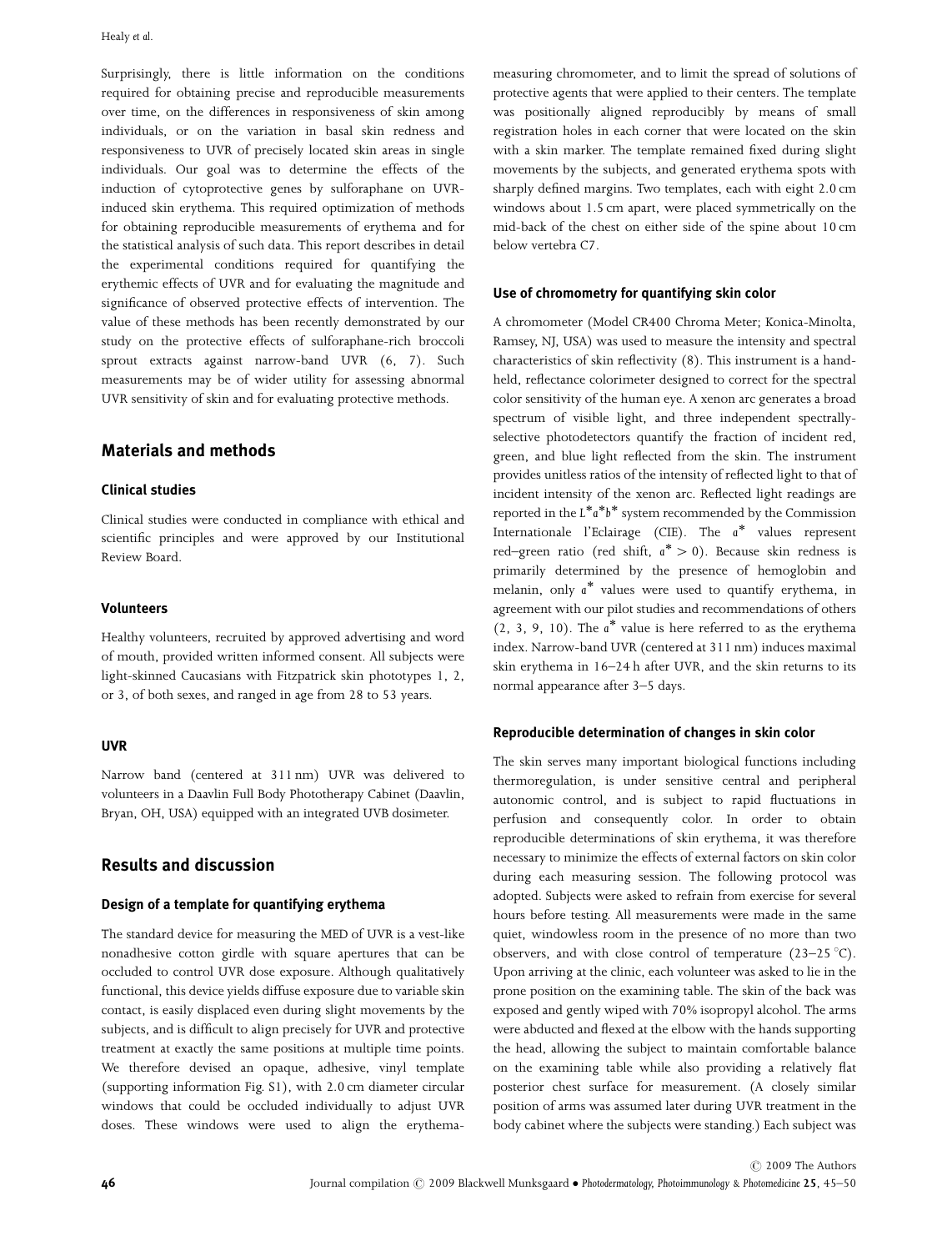allowed to rest quietly for 20 min to permit the skin to equilibrate to a normal basal state before measurement. The template was positioned by use of the registration marks generated on the initial visit. The chromometer was placed perpendicular to the skin. The skin was allowed to equilibrate for 20 s under the weight of the chromometer (780 g) before the measurements were started. Eleven repeated readings were then made at each spot in all subjects, at intervals limited by the refractory period of the instrument (about 3–5 s). Room temperature was recorded at the beginning and end of each session. A single operator made all the measurements. On the basis of the a<sup>\*</sup> values obtained from five subjects, we examined: (1) the reproducibility of repetitive  $a^*$  values of single spots as a measure of skin color; (2) the basal variation of skin color among spots of a single subject and among subjects; and (3) methods for quantitative expression of protection against UVR-induced erythema.

## Consistency of repetitive measurements of erythema index  $\overline{(a^*)}$

Repetitive measurements of the erythema index  $(a^*)$  of an individual spot at a single session were highly reproducible. Eleven consecutive readings were taken at each spot. Because placement of the chromometer on the skin causes slight physiologic perturbations, readings do not stabilize until after the first two to three readings; we therefore used the mean of the final eight chromometer readings on each spot for analysis. Data for the basal variation in  $a^*$  from five subjects were collected on 4 successive days. When analyzed collectively but treated as independent measures, the mean CV of each set of eight repeated basal readings at each spot was  $3.79\%$  (n = 320), and the CV was 3.33% when analyzed by the random effects model. This indicates that the  $\overline{a}^*$  values obtained for individual spots at any time point are highly consistent and provide more than sufficient precision for the study. Interestingly, the CV of repetitive measurements on 16 individual spots on each of five subjects at 24h after narrow band UVR (311 nm) was  $2.26 \pm 0.19\%$  (SEM;  $n = 80$ ), significantly lower than that observed before UVR ( $P < 0.0001$ ). All  $a^*$  values reported in the following studies used only the means of the last eight chromometer readings made on each spot, unless otherwise noted.

## Determination of the temporal, spatial, and positional  $z$  commutation of the componer, opening entries positional consistency of erythema index  $(a^*)$  values under basal conditions

Having evaluated repetitive sequential chromometer readings to establish that a - values could be reproducibly determined on individual spots, we asked how these values varied over time, between spots, and among individuals. In order to understand the temporal and spatial variations in  $a^*$  values under basal conditions, we analyzed a<sup>\*</sup> values obtained on 16 spots of each of five subjects at 24-h intervals on 4 consecutive days (320 measurements), and interpreted the results with respect to time,

location, and subject number. Collectively, all the basal  $a^*$  values were normally distributed, with a mean  $a^*$  of 4.52  $\pm$  0.11 (SEM;  $n = 320$ ). The basal  $a^*$  values varied from 0.59 to 10.17 (over 17fold) among all spots of all subjects. Notably, the largest range of a<sup>\*</sup> values observed in a single subject during a single visit varied from 1.44 to 9.45 (6.6-fold) (Fig. 1). The reasons for this surprisingly large range of basal erythema a\* values of the spots of a single individual remain unclear. Presumably differences in pigmentation, vascularity, skin thickness, and mosaicism in expression of cytoprotective genes may be contributors to the observed variability.

A random effects model was created into which eight readings per measurement, 4 days of repetitive measurements, 16 spots per subject, and five subjects were factored, giving an overall mean  $a^*$  value of 4.52. Using the random effects model, the



Fig. 1. Basal erythema index  $(a^*)$  values. (a) Means of  $a^*$  values obtained on 16 spots of each of five subjects on 4 successive days. Each entry represents the mean a - value of a single spot measured on 4 successive  $\frac{1}{4}$  days. The horizontal lines are the mean  $a^*$  values for all spots for each subject. (b) Sequential measurements of erythema index  $(a^*)$  at 24-h intervals for 4 days of the 16 spots of a single volunteer (Subject 3). o, first day;  $\Box$ , second day;  $\triangle$ , third day;  $\diamondsuit$ , fourth day.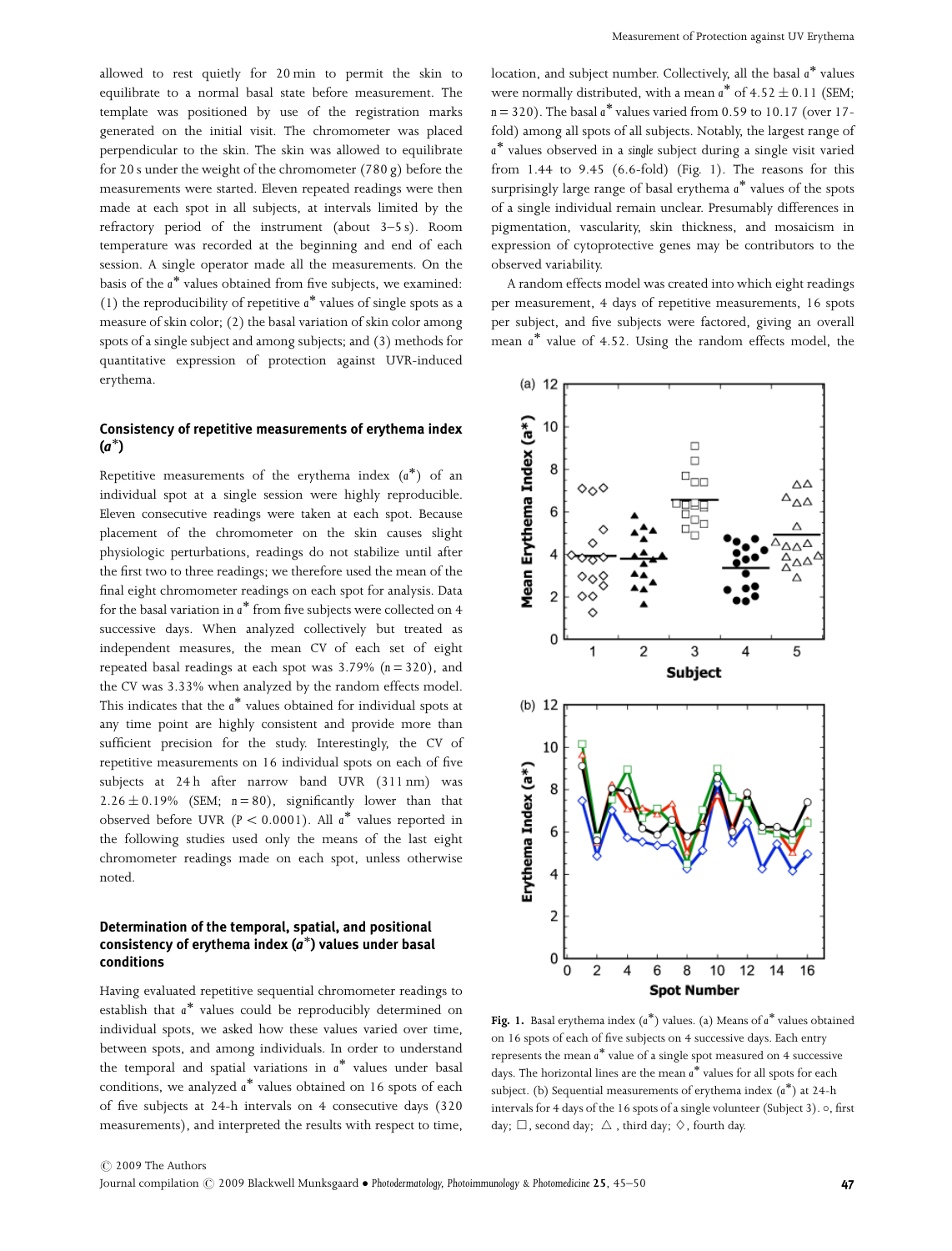estimated standard deviations (SDs) were due to temporal variability  $(SD = 0.80)$ , spatial variability  $(SD = 1.31)$ , intersubject variability  $(SD = 1.09)$ , and multiple chromometer readings  $(SD = 0.15)$ . Intraclass correlation coefficients were relatively low for the comparison of different subjects  $(p = 0.333)$ , moderate for the comparison of day (by subject, without regard to spot number) ( $\rho = 0.510$ ), and very high between subject and spot number ( $\rho = 0.817$ ), and between days of measurement ( $\rho = 0.993$ ). A nested ANOVA (day |spot| subject) was used to evaluate the effects of each variable, and: (a) subject, (b) spot, and (c) day of measurement, were all highly significant  $(P < 0.0001)$  (see Table 1). The innate variability of subject, spot, and day, is illustrated graphically in Fig. 1. The distribution of basal a - values among all five subjects varied significantly (Fig. 1a), and might have varied to an even greater degree if we had not utilized only fair-skinned Caucasians since erythema develops more easily in these individuals. The eight readings within each measurement are closely enough clustered so as to be within the confines of the symbols used for plotting. The measurements for a single subject are displayed in Fig. 1b, which illustrates the somewhat greater consistency between four consecutive, daily measurements of individual spots compared with measurement of different spots of the same subject, as previously observed by others (3). In conclusion, there are large local differences in the basal red reflectivity of skin over even very short distances on the same individual and accordingly, to minimize the effects of these factors, each spot of an individual subject must be considered an independent observational unit.

In a prior study, Farr and Diffey (3) observed a decrease in basal a<sup>\*</sup> values along the back from the cervical to the lumbar/ sacral region. Although we noted a similar negative trend in  $\mathfrak{a}^*$ values from the cervical to the thoracic region, this trend was not significant over the more limited region studied by us, and varied greatly from subject to subject. In addition, no significant variation was observed by anatomical position in the coronal plane (i.e., medial vs. lateral). With a better understanding of the basal variation in skin color, we determined the most appropriate methods for quantifying changes in erythema after UVR exposure.

| <b>Table 1.</b> Nested ANOVA of basal a* values (before UVR) |  |  |
|--------------------------------------------------------------|--|--|
|                                                              |  |  |

|                       | <b>Statistics</b> |          |                                                  |  |
|-----------------------|-------------------|----------|--------------------------------------------------|--|
| Factor                | F statistic*      | P value  | Contribution to<br>variance <sup>†</sup> $(\% )$ |  |
| Subject               | 13.9              | < 0.0001 | 36.7                                             |  |
| Spot                  | 11.9              | < 0.0001 | 49.4                                             |  |
| Day                   | 2.18              | < 0.0001 | 13.3                                             |  |
| Residual <sup>†</sup> |                   |          | 0.6                                              |  |

\*The F statistic represents a ratio of the variance of  $a^*$  values within each group to the variances between the groups.

†Estimated contribution of each factor to overall variance (from partial sum of squares).

zResidual term includes variance due to eight repeated

chromometer readings.

UVR, ultraviolet radiation.

## Analysis of induction of erythema by UVR in human skin: transformation of data

In light of the highly variable nature of the basal  $a^*$  values of individual spots even in a single individual, use of absolute a values as an index of erythema is inappropriate. Consequently, we normalized the treated measurement for each spot to the basal a\* value determined before UVR. The ratio of  $a^*$  values  $[a^*(post -$ UVR)/a<sup>\*</sup>(pre-UVR)] is subject to greater variability because of its dependence on basal a - values in the denominator. In contrast, the increment in  $a^*$  (or  $\Delta a^* = [(a^*(post-UVR) - a^*(pre-UVR))]$ ) is less subject to variability attributable to basal  $a^*$  values, and was therefore the more appropriate transformation. This conclusion is in agreement with Farr and Diffey (3). Consequently, the increment in  $a^*$  ( $\Delta a^*$ ) was used as the metric for the changes in erythema resulting from UVR for each individual spot. The results of this method of analysis are shown in Fig. 2. The mean a - values of 16 spots of a single individual averaged over 4 days of observation before UVR (Figs. 2a and d) were compared with the a<sup>\*</sup> values of the same spots 24 h after treatment with a range of doses of UVR  $(100-800 \text{ mJ/cm}^2)$  (Figs. 2b and e). The increments of  $a^*$  values  $(\Delta a^*)$  for each spot are shown in Fig. 2c, and are plotted in Fig. 2f. Trend analysis across all subjects indicates a positive association between the level of UVR and the resultant increment in erythema  $(\Delta a^*)$  in all spots. Linear regression (least-squares) of the UVR-induced increment in  $\alpha^*$  $(\Delta a^*)$  provided the line of best fit ( $r^2 = 0.97$ ; Fig. 2f), for the limited range of UVR doses used in this study. However, for larger UVR doses, S-shaped response curves are observed (3).

## Inherent response variability of an individual subject to a single dose of UVR

The variability of erythema response to UVR in a single subject was assessed by measuring the  $a^*$  values of all 16 spots of one volunteer on 4 sequential days. After exposure to UVR at 500 mJ/ cm<sup>2</sup>, the a<sup>\*</sup> values were remeasured 24 h later. Nonparametric trend analysis indicated a negative association between the mean basal  $a^*$  value 24 h before UVR and the observed  $\Delta a^*$  $(P = 0.008)$ , consistent with the commonly accepted observation that darker skin is more resistant to UVR. Consequently, spots with abnormally high or low basal  $a^*$  values may require censoring. In contrast, there was no apparent association between  $\Delta a^*$  and spot location (P = 0.534), indicating that  $\Delta a^*$  is a reliable index of erythema across the region selected.

As we proposed to use a paired spot design (i.e., one treated spot paired with one control spot) for protection studies, we next determined the most appropriate pairing of treatment and control spots (i.e., horizontal, vertical, contralateral, or random). The  $\Delta\Delta a^*$  [ $\Delta a^*$ (spot A) –  $\Delta a^*$ (spot B)] were calculated for each method of pairing, and are summarized in Table 2. While no pairing method provided a robust statistical advantage, horizontal pairing was experimentally most convenient and has some biological justification; embryological dermatomes develop and are organized in horizontal or transverse sections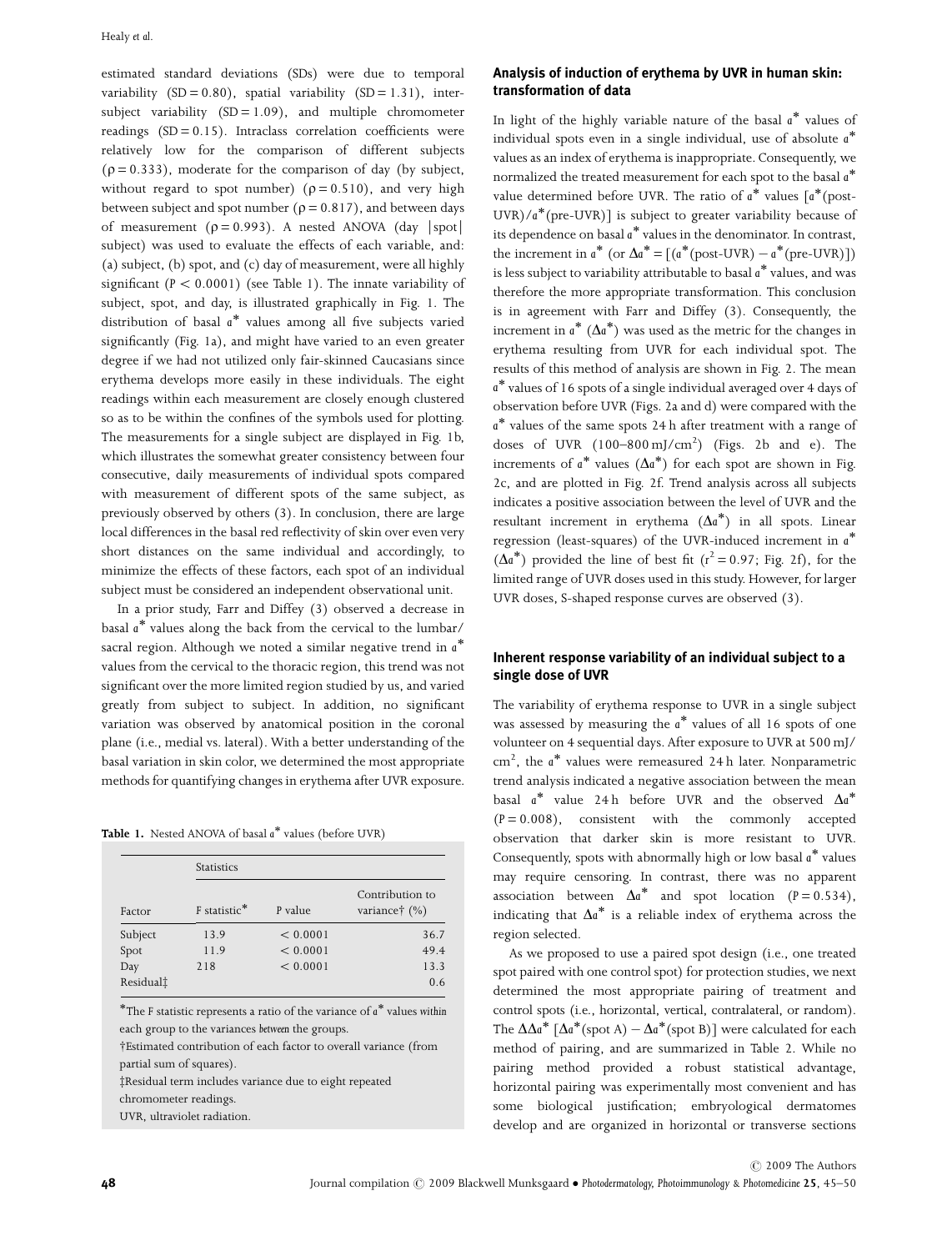

Fig. 2. Effect of a range of doses of ultraviolet radiation (UVR)  $(100-800\,\mathrm{mJ/cm^2})$  on the erythema index  $(a^*)$  and appearance of the skin of a single volunteer. Horizontally paired spots are numbered. (a) Mean a<sup>\*</sup> values of the 16 spots of a single individual (Subject 3) on 4 successive days before UVR. (b) Mean a<sup>\*</sup> values of the same 16 individual spots 24 h after UVR at the indicated doses (100–800 mJ/cm<sup>2</sup>). Paired spots received the same UVR dose. (c) Increments in erythema index  $(\Delta a^*)$  for each of the 16 spots (i.e.  $a^*$  values shown in b minus those in a). (d) Photograph of skin before radiation (corresponding to a). (e). Photographs of spots after UVR (corresponding to b). (f) Increment of erythema index  $(\Delta a^*)$  plotted against UVR dose (corresponding to c). The graph shows the two  $\Delta a^*$  values for each UVR dose, and is drawn through the means of the two values. Linear regression coefficient  $r^2 = 0.97$ .

Table 2. Analysis of spot-pairing methods for UVR protection studies

| Method of spot pairing     | Mean difference $\Delta\Delta a^*$ † |  |  |
|----------------------------|--------------------------------------|--|--|
| Horizontal pairing         | $1.15 \pm 0.87$                      |  |  |
| Vertical pairing           | $1.36 \pm 0.91$                      |  |  |
| Random pairing, unilateral | $1.45 \pm 0.97$                      |  |  |
| Random pairing, bilateral  | $2.00 \pm 1.39$                      |  |  |
| Contralateral pairing      | $2.43 \pm 1.33$                      |  |  |
|                            |                                      |  |  |

 $\dagger$ All values are expressed as  $\Delta\Delta a^*$  mean  $\pm$  SD. In the course of this experiment, 14 spots (Spots 2–15 as per supporting information Fig. S1) were irradiated at 500 mJ/cm<sup>2</sup> and  $\Delta a^*$  values were determined for the individual spots. To determine the optimal method of spot pairing, we measured the absolute value of the  $\Delta\Delta a^*$  [ $\Delta a^*$ (spot A)  $-\Delta a^*$ (spot B)] for each individual pair. There were six potential unilateral horizontal pairings (e.g., spots 3 and 4) and six potential unilateral vertical pairings (e.g., spots 2 and 4). Random pairing was carried out unilaterally (e.g., spots 2 and 8;  $n = 41$ ) and bilaterally (e.g., spots 2 and 15,  $n = 91$ ). Contralateral pairing involves pairing complementary contralateral spots (e.g., spots 2 and 9; n= 6). There were no significant differences among any of the methods of pairing. UVR, ultraviolet radiation.

moving along the back and therefore skin serviced by the same vasculature and autonomic innervation should provide additional consistency. In selecting the pairing of spots for treatment and controls, we therefore used adjacent horizontal spots. The strength of the paired design is that the intersubject variability can be eliminated by examining only the intrasubject differences, reducing the analysis to a one-sample problem (11).

## Evaluation of protection against UVR-induced erythema

We have recently reported that treatment of skin areas with a sulforaphane-containing broccoli sprout extract protects against the erythemic response to UVR (6, 7). The protective effects depend on the induction of cytoprotective (antioxidant, antiinflammatory) phase 2 enzymes. The following describes the rationale and method of analysis applied in this study, which were not fully published previously.

To examine the efficacy of the protective agent against graded dose narrow-band UVR-induced skin erythema, horizontallypaired spots on each of six subjects were treated with either the protective agent or solvent on 3 consecutive days before UVR. On